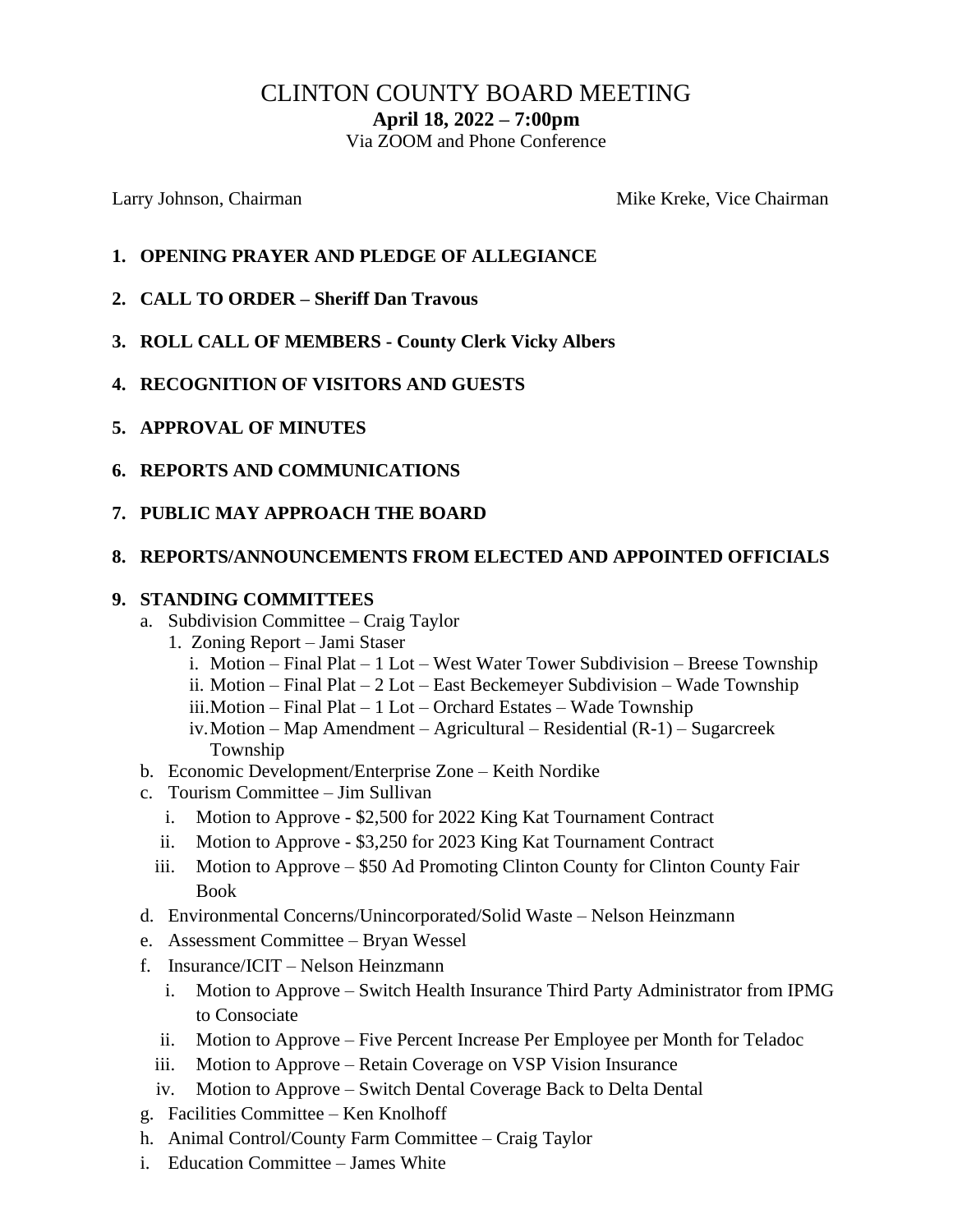- j. Veterans Committee Bob Netemeyer
- k. Finance/Health/Revolving Loan Committee/General Services/Judiciary Brad Knolhoff
	- 1. Treasurer's Monthly Report Denise Trame
		- i. Motion to Approve Approval of Monthly Budget and Financial Report
		- ii. Motion to Approve Resolution to Execute Deed of Conveyance of the County's Interest for a Parcel Auctioned at the Surplus Property Sale on June 4, 2021 and Subsequently sold by the County's Tax Agent
- l. Law Enforcement/EMA/Welfare/Safety/Liquor James White
- m. Road and Bridge Committee Bryan Wessel
	- 1. Monthly County Engineer Report Dan Behrens
		- i. Motion to Approve Resolution to Award Low Oil Bids for the Townships
		- ii. Motion to Approve Resolution to Award Low Oil and Hot Mix Asphalt Bids for the County
		- iii. Motion to Approve Resolution to Award the Low Bid for Improvements to a Portion of Aviston Road to the Killian Corporation for \$529,931.77
		- iv. Motion to Approve Engineering Agreement with HMG Engineers for Structural Design for a New Bridge on Hammel Road in Clement Township
		- v. Motion to Approve Engineering Agreement with HMG Engineers for Structural Design for Reconstruction of a Bridge on County Highway 8 (Albers Road)
		- vi. Motion to Approve Petition from Wade Township for 50% County Match for a Culvert Replacement on Old State Road
- n. Personnel/Labor Committee Mike Kreke

# **10. SPECIAL COMMITTEES**

- a. 708 Mental Health Board/Area Agency on Aging James White
- b. County Health James White 1. Motion - Health Department Monthly Report
- c. GIS Committee Craig Taylor
- d. 911 Committee Mike Kreke
- e. Technology Support James White
- f. UCCI Jim Sullivan
- g. Reorganization Committee Mike Kreke

# **11. APPROVAL OF ACCOUNTS PAYABLE**

# **12. COMMUNICATIONS AND PETITIONS**

#### **13. UNFINISHED BUSINESS**

# **14. MISCELLANEOUS BUSINESS**

- i. Motion Appointment Keith Alexander Trustee Carlyle Fire Protection District
- ii. Motion Appointment Dennis Buchele Trustee Clinton County East Public Water District
- iii. Motion Appointment Steve Hahn Trustee Clinton County East Public Water **District**
- iv. Motion Appointment Dustin Foutch 708 Board
- v. Motion Appointment Lucy Schrage 708 Board
- vi. Motion Appointment Pat Netemeyer South Central Mass Transit District